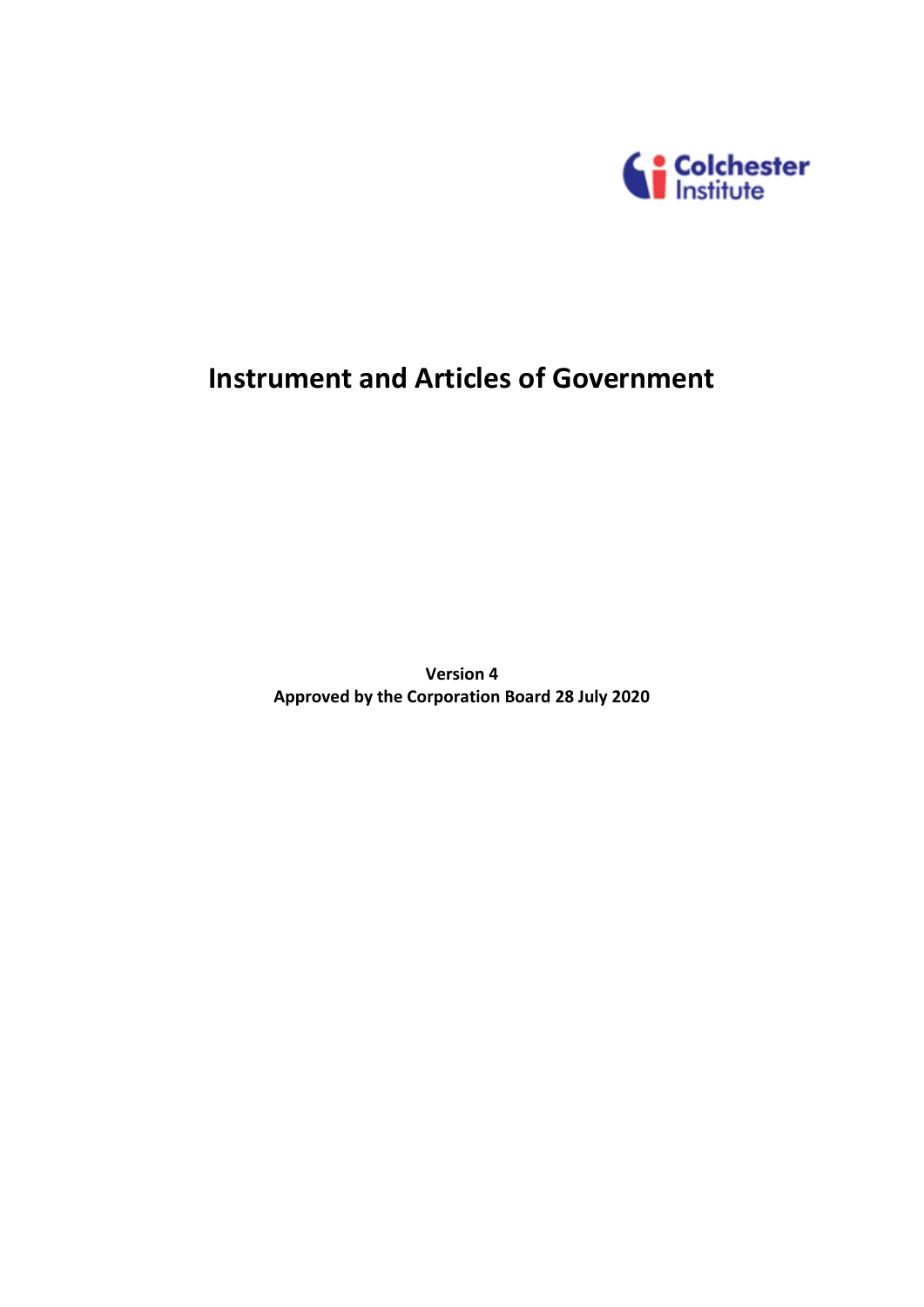# INSTRUMENT Version 4 – 28 July 2020

# INSTRUMENT OF GOVERNMENT

# **CONTENTS**

- 1. [Interpretation of the terms used](#page-1-0)
- 2. [Composition of the Corporation](#page-2-0)
- 3. [Determination of membership numbers](#page-3-0)
- 4. [Transitional arrangements](#page-3-1)
- 5. [Appointment of the members of the Corporation](#page-3-2)
- 6. [Appointment of the Chair and Vice-Chair](#page-4-0)
- 7. [Appointment of the Clerk to the Corporation](#page-4-1)
- 8. [Persons who are ineligible to be members](#page-5-0)
- 9. [The term of office of a member](#page-6-0)
- 10. Suspension[/Termination of membership](#page-6-1)
- 11. [Members not to hold interests in matters relating to the institution](#page-7-0)
- 12. [Meetings](#page-7-1)
- 13. [Quorum](#page-8-0)
- 14. [Proceedings of meetings](#page-8-1)
- 15 Written Resolutions
- 16 [Minutes](#page-9-0)
- 17. [Public access to meetings](#page-10-0)
- 18. [Publication of minutes and papers](#page-10-1)
- 19. [Copies of the Instrument of Government](#page-11-0)
- 20. [Change of name of the Corporation](#page-11-1)
- <span id="page-1-0"></span>21. [Application of the seal](#page-11-2)

# **Interpretation of the terms used**

- 1. In this Instrument of Government—
	- (a) any reference to "the Principal" shall include a person acting as Principal;
	- (b) "the Clerk" means the Clerk to the Corporation;
	- (c) "the Corporation" means the further education corporation known as Colchester Institute;
	- (d) "the institution" means the institution which the Corporation is established to conduct and any institution for the time being conducted by the Corporation in exercise of its powers under the Further and Higher Education Act 1992(**1**);
	- (e) "this Instrument" means this Instrument of Government;
	- (f) "the Funding Body" means the Education and Skills Funding Agency;
	- (g) "meeting" includes a meeting at which the members attending are present in more than one room, provided that by the use of tele -conferencing facilities or any other electronic or virtual means it is possible for every person present at the meeting to communicate with each other;
	- (h) "necessary skills" means skills and experience, other than professional qualifications, specified by the Corporation as appropriate for members to have;

<sup>-</sup>**1** 1992 c.13.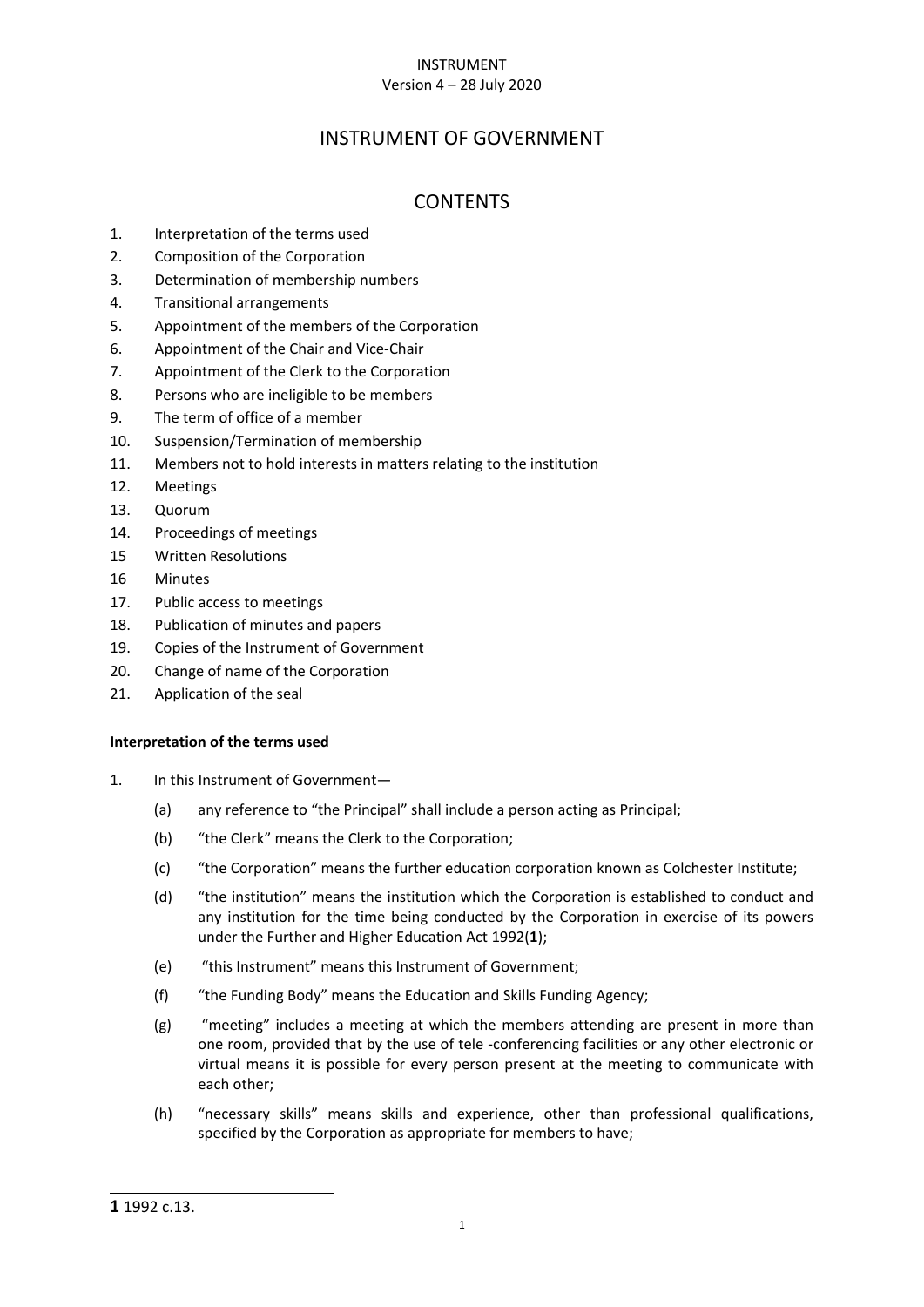#### Version 4 – 28 July 2020

- (i) "independent member", "staff member" and "student member" have the meanings given to them in clause 2;
- (j) "the Secretary of State" means the Secretary of State for Education;
- (k) "staff matters" means the remuneration, conditions of service, promotion, conduct, suspension, dismissal or retirement of staff;
- (l) "the students' union" means any association of students formed to further the educational purposes of the institution and the interests of students, as students;
- (m) a "variable category" means any category of members whose numbers may vary according to clauses 2 and 3.
- (n) "written notice" and "notice in writing" means notice in hard copy form or in electronic form

# <span id="page-2-0"></span>**Composition of the Corporation**

- 2. (1) Subject to the transitional arrangements set out in clause 4, the Corporation shall consist of
	- (a) up to sixteen and not less than seven members who appear to the Corporation to have the necessary skills to ensure that the Corporation carries out its functions under article 3 of the Articles of Government ("independent members");
	- (b) the Principal of the institution;
	- (c) at least one and not more than two members who are members of the institution's staff and have a contract of employment with the institution and who have been nominated and elected as set out in paragraphs (3) or (4) ("staff members"); and
	- (d) at least two and not more than three members who are students at the institution and have been nominated and elected as set out in paragraphs (5) and (6) ("student members")
	- (2) A person who is not for the time being enrolled as a student at the institution, shall nevertheless be treated as a student during any period of authorised absence from the institution for study, travel or for carrying out the duties of any office held by that person in the institution's students' union.
	- (3) Where the Corporation has decided or decides that there is to be one staff member; the member may be a member of the academic staff or the non-academic staff and shall be nominated and elected by all staff.
	- (4) Where the Corporation has decided or decides that there are to be two staff members—
		- (a) one may be a member of the academic staff, nominated and elected only by academic staff; and the other may be a member of the non-academic staff, nominated and elected only by non-academic staff, or
		- (b) each may be a member of the academic or non-academic staff, nominated and elected by all staff.
	- (5) Where the Corporation has decided or decides that there are to be two student members—
		- (a) one may be a student on a higher education course, nominated and elected only by higher education students; and the other may be a student on a further education course, nominated and elected only by further education students, or
		- (b) each may be a student on a higher or a further education course, nominated and elected by all students
	- (6) Where the Corporation has decided or decides that there are to be three student members—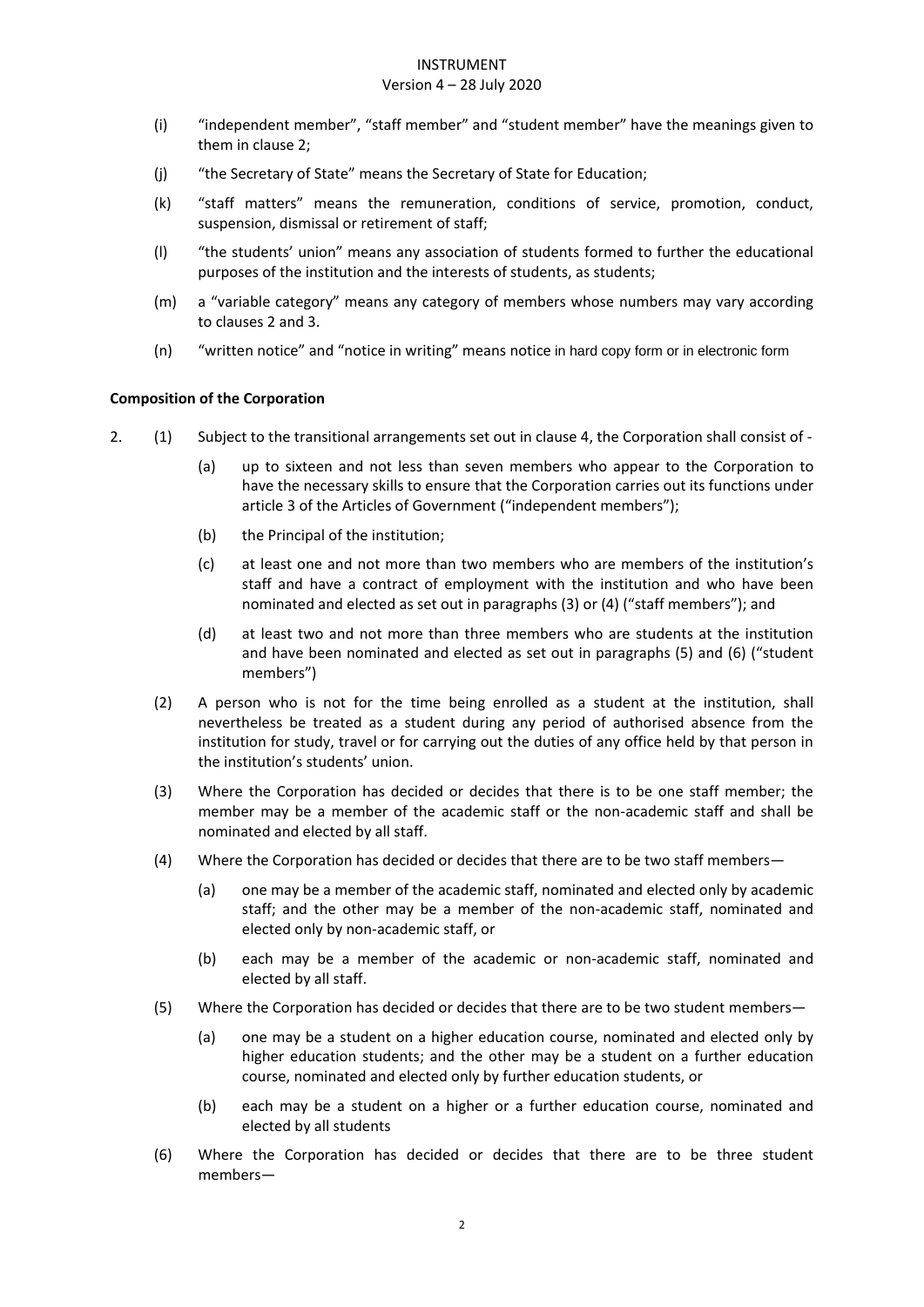#### Version 4 – 28 July 2020

- (a) all may be students on a higher or a further education course, nominated and elected by all students,
- (b) one may be a student on a higher or a further education course, nominated and elected by all students, one may be a student on a higher education course, nominated and elected only by higher education students; and one may be a student on a further education course, nominated and elected only by further education students
- (c) two may be students on a higher education course, nominated and elected only by higher education students; and one may be a student on a further education course, nominated and elected only by further education students, or
- (d) one may be a student on a higher education course, nominated and elected only by higher education students; and two may be a student on a further education course, nominated and elected only by further education students
- (7) The appointing authority, as set out in clause 5, will decide whether a person is eligible for nomination, election and appointment as a member of the Corporation under paragraph (1).

### <span id="page-3-0"></span>**Determination of membership numbers**

- 3. (1) Subject to paragraph (2) and the transitional arrangements in clause 4, the number of members of the Corporation, and the number of members of each variable category shall be that decided by the Corporation in the most recent determination made under the previous Instrument of Government.
	- (2) The Corporation may at any time vary the determination referred to in paragraph (1) and any subsequent determination under this paragraph provided that -
		- (a) the number of members of the Corporation, shall not be less than twelve or more than twenty; and
		- (b) the numbers of members of each variable category shall be subject to the limit which applies to that category set out in Clause 2,.
	- (3) No determination under this clause shall terminate the appointment of any person who is already a member of the Corporation at the time when the determination is made.

# <span id="page-3-1"></span>**Transitional arrangements**

- 4. Where, following the last determination under the previous Instrument of Government, the membership of the Corporation does not conform in number to that determination—
	- (a) nothing in clauses 2 and 3 of this Instrument shall require the removal of members where the previous Instrument would not have required their removal; but
	- (b) the Corporation shall ensure that any new appointments are made so that its composition conforms to the determination as soon as possible.

#### <span id="page-3-2"></span>**Appointment of the members of the Corporation**

- 5. (1) Subject to paragraph (2) the Corporation is the appointing authority in relation to the appointment of its members.
	- (2) If the number of members falls below the number needed for a quorum, the Secretary of State is the appointing authority in relation to the appointment of those members needed for a quorum.
	- (3) The appointing authority may decline to appoint a person as a staff or student member if—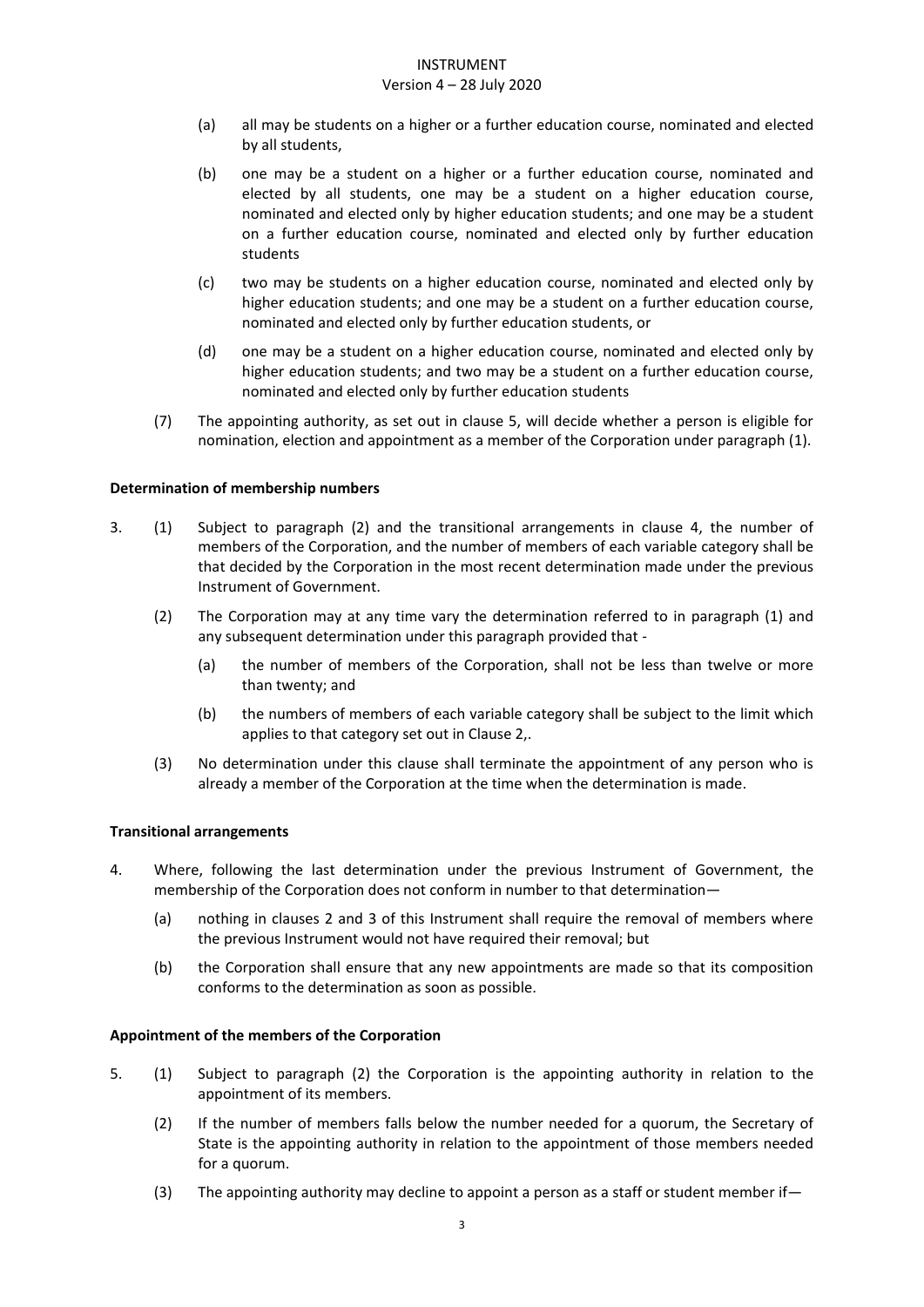### Version 4 – 28 July 2020

- (a) it is satisfied that the person has been removed from office as a member of a further education corporation in the previous ten years; or
- (b) the appointment of the person would contravene any rule or bye-law made under article 24 of the Articles of Government concerning the number of terms of office which a person may serve, provided that such rules or bye-laws make the same provision for each category of members appointed by the appointing authority; or
- (c) the person is ineligible to be a member of the corporation because of clause 8.
- (4) Where the office of any member becomes vacant the appointing authority shall as soon as practicable take all necessary steps to appoint a new member to fill the vacancy.

# <span id="page-4-0"></span>**Appointment of the Chair and Vice-Chair**

- 6. (1) The members of the Corporation shall appoint a Chair and a Vice-Chair from among themselves.
	- (2) Neither the Principal nor any staff or student member shall be eligible to be appointed as Chair or Vice-Chair or to act as Chair in their absence.
	- (3) If both the Chair and the Vice-Chair are absent from any meeting of the Corporation, the members present shall choose someone from among themselves to act as Chair for that meeting.
	- (4) The Chair and Vice-Chair shall hold office for such period as the Corporation decides.
	- (5) The Chair or Vice-Chair may resign from office at any time by giving notice in writing to the Clerk.
	- (6) If the Corporation is satisfied that the Chair is unfit or unable to carry out the functions of office, it may give written notice, removing the Chair from office and the office shall then be vacant.
	- (7) If the Corporation is satisfied that the Vice-Chair is unfit or unable to carry out the functions of office, it may give written notice, removing the Vice-Chair from office and the office shall then be vacant.
	- (8) No earlier than six months before the end of the term of office of the Chair, members may appoint from amongst themselves a Chair Elect to take up office when the current Chair's term of office ends. If a Chair Elect has not been appointed, at the last meeting before the end of the term of office of the Chair, or at the first meeting following the Chair's resignation or removal from office, the members shall appoint a replacement from among themselves.
	- (9) At the last meeting before the end of the term of office of the Vice-Chair, or at the first meeting following the Vice-Chair's resignation or removal from office, the members shall appoint a replacement from among themselves.
	- (10) At the end of their respective terms of office, the Chair and Vice-Chair shall be eligible for reappointment.
	- (11) Paragraph (10) is subject to any rule or bye-law made by the Corporation under article 24 of the Articles of Government concerning the number of terms of office which a person may serve.

# <span id="page-4-1"></span>**Appointment of the Clerk to the Corporation**

- 7. (1) The Corporation shall appoint a person to serve as its Clerk, but the Principal may not be appointed as Clerk.
	- (2) In the temporary absence of the Clerk, the Corporation shall appoint a person to serve as a temporary Clerk, but the Principal may not be appointed as temporary Clerk.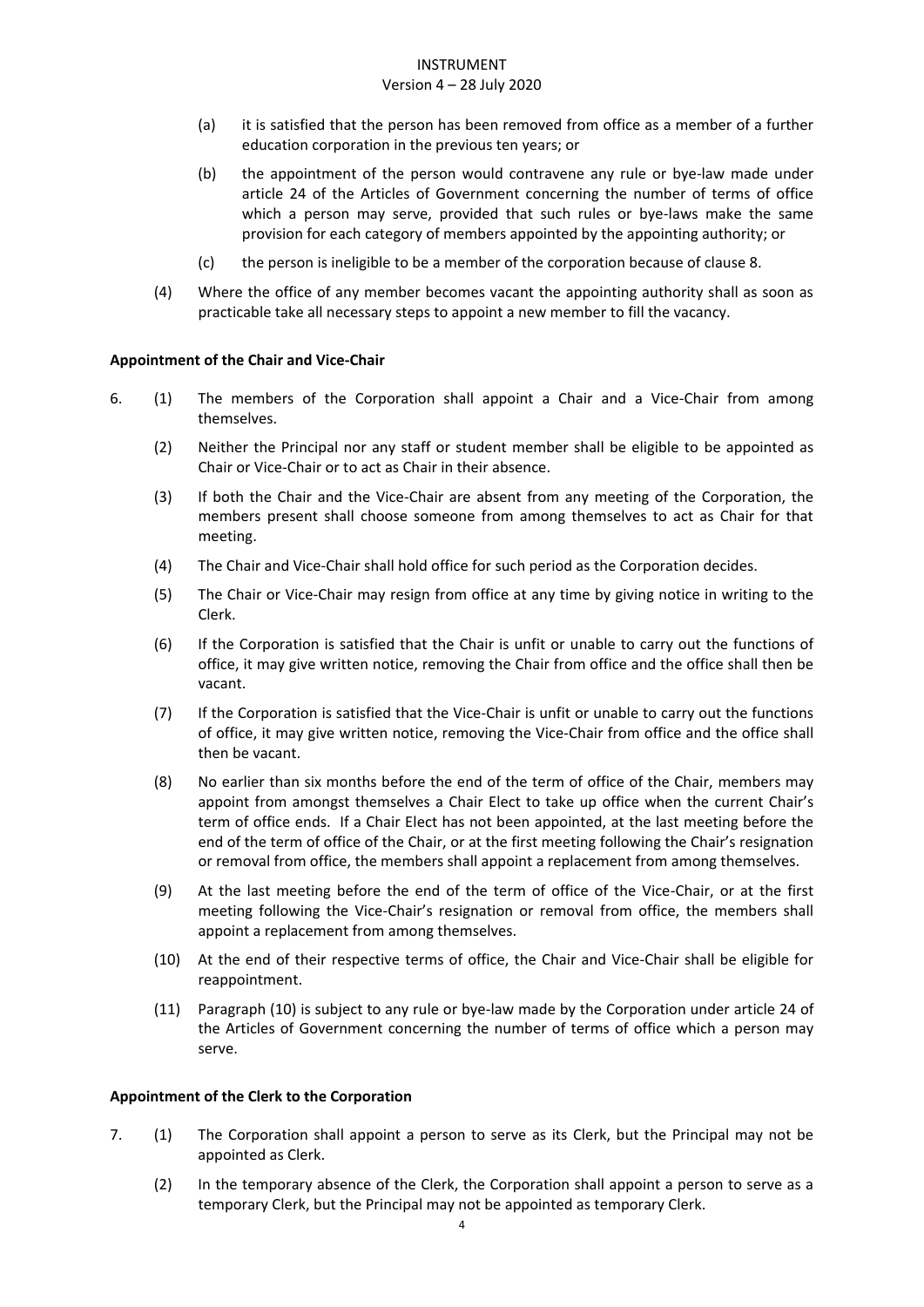#### Version 4 – 28 July 2020

- (3) Any reference in this Instrument to the Clerk shall include a temporary Clerk appointed under paragraph (2).
- (4) Subject to clause 14, the Clerk shall be entitled to attend all meetings of the Corporation and any of its committees.
- (5) The Clerk may also be a member of staff at the institution.

# <span id="page-5-0"></span>**Persons who are ineligible to be members**

- 8. (1) No one under the age of 18 years may be a member, except as a student member.
	- (2) The Clerk may not be a member.
	- (3) A person who is a member of staff of the institution may not be, or continue as, a member, except as a staff member or in the capacity of Principal.
	- (4) Paragraph (3) does not apply to a student who is employed by the Corporation in connection with the student's role as an officer of a students' union.
	- (5) Subject to paragraphs (6) and (7), a person shall be disqualified from holding, or from continuing to hold, office as a member, if that person has been adjudged bankrupt or is the subject of a bankruptcy restrictions order, an interim bankruptcy restrictions order or a bankruptcy restrictions undertaking within the meaning of the Insolvency Act 1986(**2**), or if that person has made a composition or arrangement with creditors, including an individual voluntary arrangement.
	- (6) Where a person is disqualified by reason of having been adjudged bankrupt or by reason of being the subject of a bankruptcy restrictions order, an interim bankruptcy restrictions order or a bankruptcy restrictions undertaking, that disqualification shall cease—
		- (a) on that person's discharge from bankruptcy, unless the bankruptcy order has before then been annulled; or
		- (b) if the bankruptcy order is annulled, at the date of that annulment; or
		- (c) if the bankruptcy restrictions order is rescinded as a result of an application under section 375 of the Insolvency Act 1986, on the date so ordered by the court; or
		- (d) if the interim bankruptcy restrictions order is discharged by the court, on the date of that discharge; or
		- (e) if the bankruptcy restrictions undertaking is annulled, at the date of that annulment.
	- (7) Where a person is disqualified by reason of having made a composition or arrangement with creditors, including an individual voluntary arrangement, and then pays the debts in full, the disqualification shall cease on the date on which the payment is completed and in any other case it shall cease on the expiration of three years from the date on which the terms of the deed of composition, arrangement or individual voluntary arrangement are fulfilled.
	- (8) Subject to paragraph (9), a person shall be disqualified from holding, or from continuing to hold, office as a member if—
		- (a) within the previous five years that person has been convicted, whether in the United Kingdom or elsewhere, of any offence and has received a sentence of imprisonment, whether suspended or not, for a period of six months or more, without the option of a fine; or
		- (b) within the previous twenty years that person has been convicted as set out in subparagraph (a) and has received a sentence of imprisonment, whether suspended or not, for a period of more than two and a half years; or

<sup>-</sup>**2** 1986.c.45 as amended by the Enterprise Act 2002 (c. 40)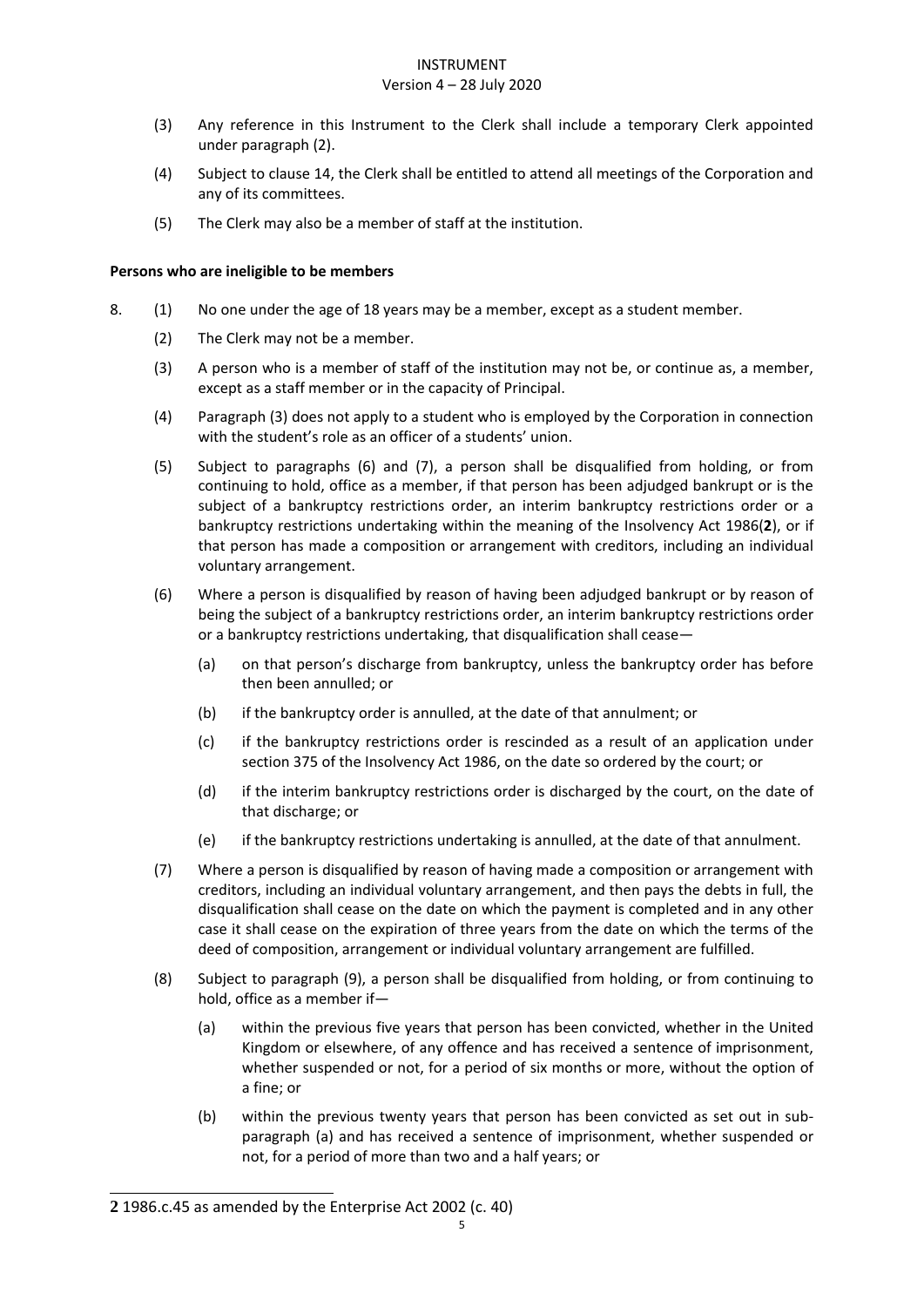#### Version 4 – 28 July 2020

- (c) that person has at any time been convicted as set out in sub-paragraph (a) and has received a sentence of imprisonment, whether suspended or not, of more than five years.
- (9) For the purpose of this regulation there shall be disregarded any conviction by or before a court outside the United Kingdom for an offence in respect of conduct which, if it had taken place in the United Kingdom, would not have constituted an offence under the law then in force anywhere in the United Kingdom.
- (10) Where a person is automatically disqualified by law from acting as a trustee of a charity for one or more of the reasons sets out in the automatic disqualification rules for charity trustees and charity senior positons and has not obtained a waiver of that disqualification from the Charity Commission.
- (11) Upon a member of the Corporation becoming disqualified from continuing to hold office under paragraphs (5) (8) or (10), the member shall immediately give notice of that fact to the Clerk.

# <span id="page-6-0"></span>**The term of office of a member**

- 9. (1) A member of the Corporation shall hold and vacate office in accordance with the terms of the appointment, but the length of the term of office shall not exceed four years.
	- (2) Members retiring at the end of their term of office shall be eligible for reappointment, and clause 5 shall apply to the reappointment of a member as it does to the appointment of a member.
	- (3) Paragraph (2) is subject to any rule or bye-law made by the Corporation under article 24 of the Articles of Government concerning the number of terms of office which a person may serve.

# <span id="page-6-1"></span>**Suspension/Termination of membership**

- 10. (1) A member may resign from office at any time by giving notice in writing to the Clerk.
	- (2) If at any time the Corporation is satisfied that any member  $-$ 
		- (a) is unfit or unable to discharge the functions of a member; or
		- (b) has been absent from meetings of the Corporation for a period longer than six consecutive months without the permission of the Corporation,

the Corporation may by notice in writing to that member remove the member from office and the office shall then be vacant.

- (3) If at any time the Corporation is satisfied on reasonable grounds that:
	- (a) it is in the interests of the Corporation, its learners, potential learners or staff, or
	- (b) it is necessary to assist the Corporation to exercise its legal powers or discharge its legal duties,

to suspend a member, the Corporation may do so by giving notice in writing to that member. The reason for, and period of, the suspension will be set out in the notice to the member.

- (a) Any person who is a member of the Corporation by virtue of being a member of the staff at the institution, including the Principal, shall cease to hold office upon ceasing to be a member of the staff and the office shall then be vacant.
- (4) A student member shall cease to hold office—
	- (a) at the end of the student's final academic year, or at such other time in the year after ceasing to be a student as the Corporation may decide; or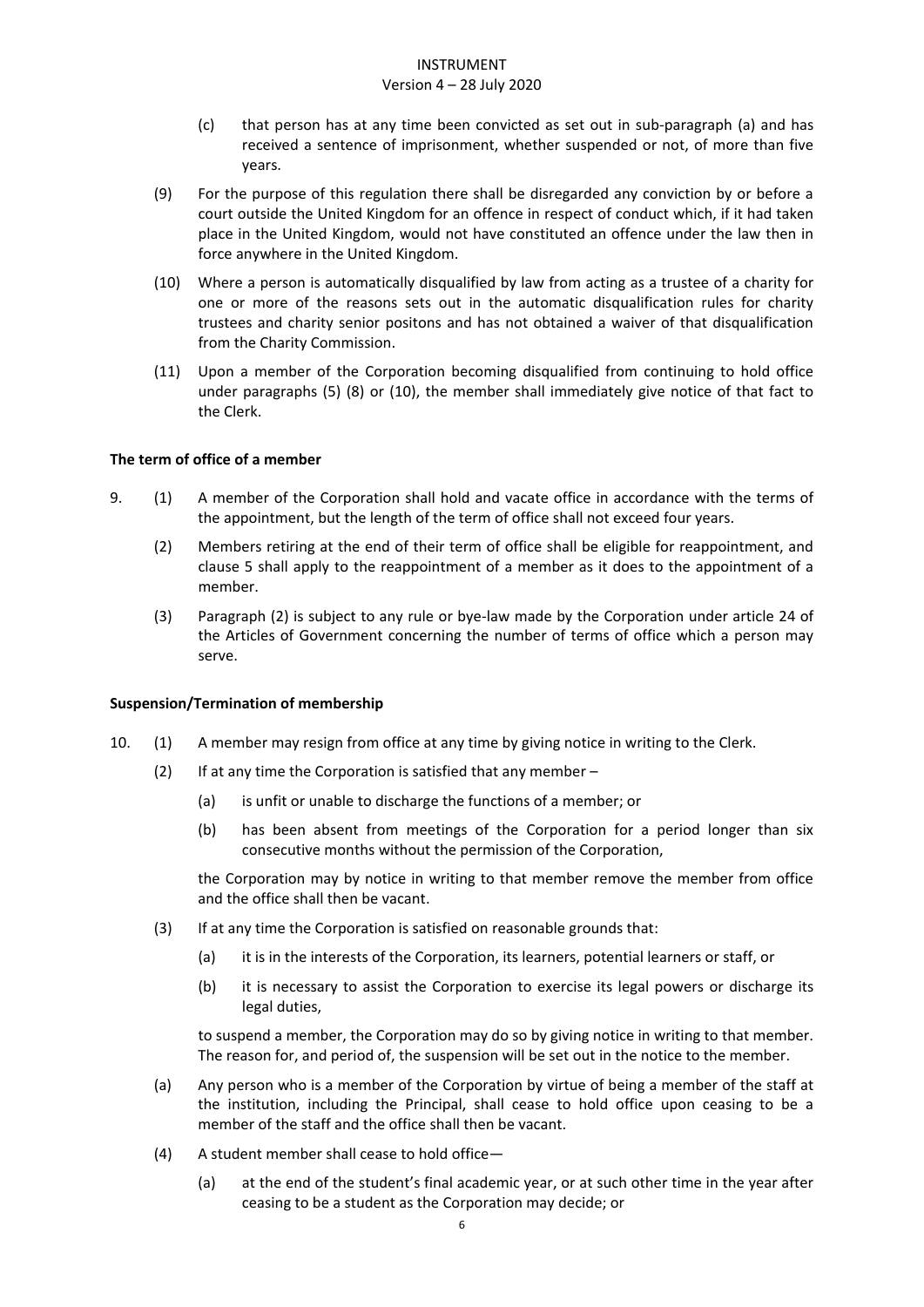# Version 4 – 28 July 2020

(b) if expelled from the institution,

and the office shall then be vacant.

### <span id="page-7-0"></span>**Members not to hold interests in matters relating to the institution**

- 11. (1) A member to whom paragraph (2) applies shall
	- (a) disclose to the Corporation the nature and extent of the interest; and
	- (b) if present at a meeting of the Corporation, or of any of its committees, at which such supply, contract or other matter as is mentioned in paragraph (2) is to be considered, not take part in the consideration or vote on any question with respect to it and not be counted in the quorum present at the meeting in relation to a resolution on which that member is not entitled to vote; and
	- (c) withdraw, if present at a meeting of the Corporation, or any of its committees, at which such supply, contract or other matter as is mentioned in paragraph (2) is to be considered, where required to do so by a majority of the members of the Corporation or committee present at the meeting.
	- (2) This paragraph applies to a member who—
		- (a) has any financial interest in—
			- (i) the supply of work to the institution, or the supply of goods for the purposes of the institution;
			- (ii) any contract or proposed contract concerning the institution; or
			- (iii) any other matter relating to the institution; or
		- (b) has any other interest of a type specified by the Corporation in any matter relating to the institution.
	- (3) This clause shall not prevent the members considering and voting upon proposals for the Corporation to insure them against liabilities incurred by them arising out of their office or the Corporation obtaining such insurance and paying the premium.
	- (4) Where the matter under consideration by the Corporation or any of its committees relates to the pay and conditions of all staff, or all staff in a particular class, a staff member—
		- (a) need not disclose a financial interest; and
		- (b) may take part in the consideration of the matter, vote on any question with respect to it and count towards the quorum present at that meeting, provided that in so doing, the staff member acts in the best interests of the Corporation as a whole and does not seek to represent the interests of any other person or body, but
		- (c) shall withdraw from the meeting if the matter is under negotiation with staff and the staff member is representing any of the staff concerned in those negotiations.
	- (5) The Clerk shall maintain a register of the interests of the members which have been disclosed and the register shall be made available during normal office hours at the institution to any person wishing to inspect it.

#### <span id="page-7-1"></span>**Meetings**

- 12. (1) The Corporation shall meet at least once in every term, and shall hold such other meetings as may be necessary.
	- (2) Subject to paragraphs (4) and (5) and to clause 13(4), all meetings shall be called by the Clerk, who shall, at least seven calendar days before the date of the meeting, send to the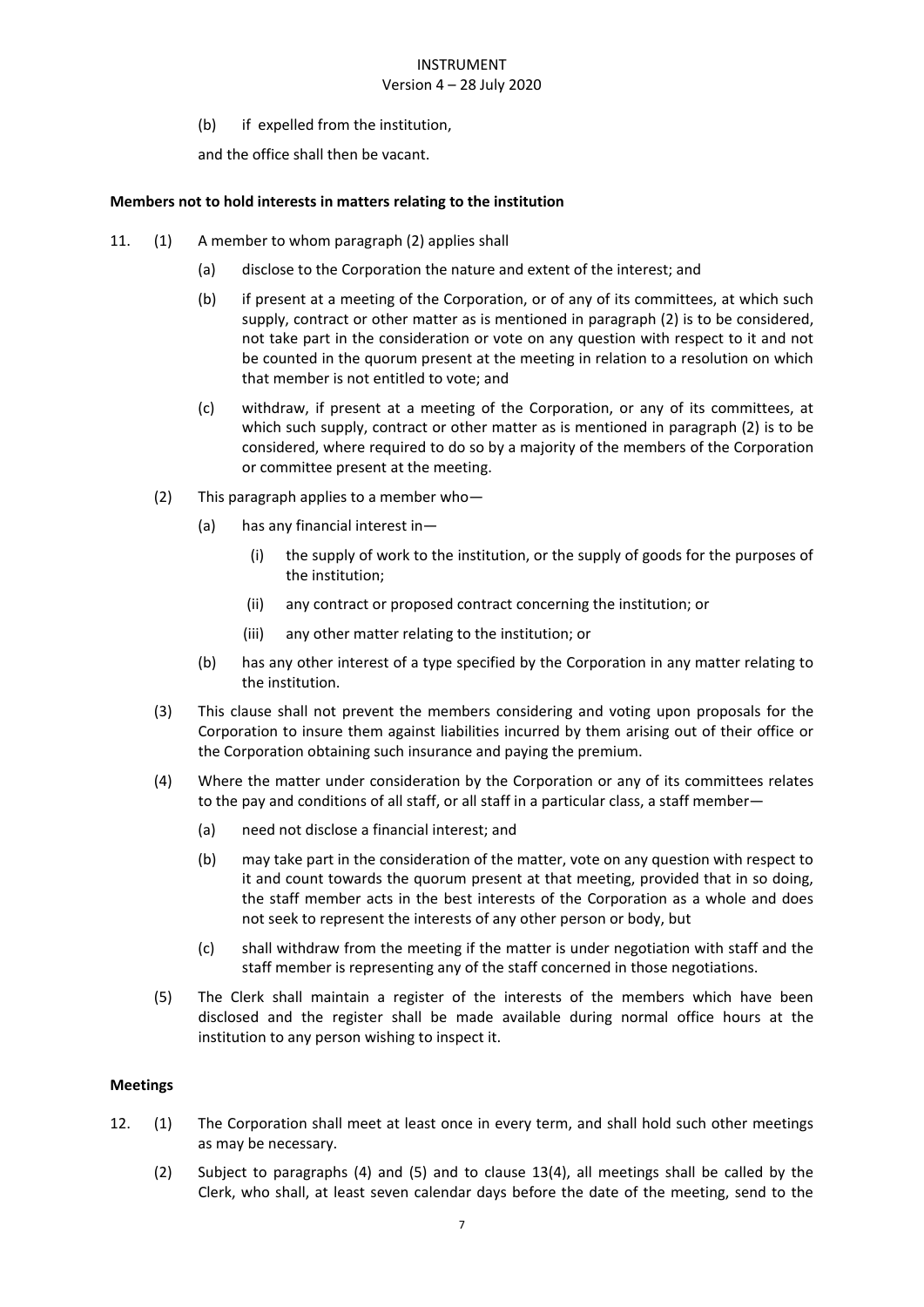#### Version 4 – 28 July 2020

members of the Corporation written notice of the meeting and a copy of the proposed agenda.

- (3) If it is proposed to consider at any meeting the remuneration, conditions of service, conduct, suspension, dismissal or retirement of the Clerk, the Chair shall, at least seven calendar days before the date of the meeting, send to the members a copy of the agenda item concerned, together with any relevant papers.
- (4) A meeting of the Corporation, called a "special meeting", may be called at any time by the Chair or at the request in writing of any five members.
- (5) Where the Chair, or in the Chair's absence the Vice-Chair, decides that there are matters requiring urgent consideration, the written notice convening the special meeting and a copy of the proposed agenda may be given within less than seven calendar days.
- (6) Every member shall act in the best interests of the Corporation and shall not be bound to speak or vote by mandates given by any other body or person.

### <span id="page-8-0"></span>**Quorum**

- 13. (1) Meetings of the Corporation shall be quorate if the number of members present is at least 40% of the number of members in post, and must include either the Chair or the Vice Chair.
	- (2) Where any members are legitimately excluded from a meeting or part of a meeting by these Instrument and Articles, the quorum for that meeting or part of the meeting will be 40% of the eligible members in post.
	- (3) If the number of members present for a meeting of the Corporation does not constitute a quorum, the meeting shall not be held.
	- (4) If during a meeting of the Corporation there ceases to be a quorum, the meeting shall be terminated at once.
	- (5) If a meeting cannot be held or cannot continue for lack of a quorum, the Chair may call a special meeting as soon as it is convenient.

#### <span id="page-8-1"></span>**Proceedings of meetings**

- 14. (1) Every question to be decided at a meeting of the Corporation shall be decided by a majority of the votes cast by members present and entitled to vote on the question.
	- (2) Where, at a meeting of the Corporation, there is an equal division of votes on a question to be decided, the Chair of the meeting shall have a second or casting vote.
	- (3) A member may not vote by proxy or by way of postal vote.
	- (4) No resolution of the members may be rescinded or varied at a subsequent meeting unless consideration of the rescission or variation is a specific item of business on the agenda for that meeting.
	- (5) Except as provided by procedures made pursuant to article 17 of the Articles of Government, a member of the Corporation who is a member of staff at the institution, including the Principal, shall withdraw—
		- (a) from that part of any meeting of the Corporation, or any of its committees, at which staff matters relating solely to that member of the staff, as distinct from staff matters relating to all members of staff or all members of staff in a particular class, are to be considered;
		- (b) from that part of any meeting of the Corporation, or any of its committees, at which that member's reappointment or the appointment of that member's successor is to be considered;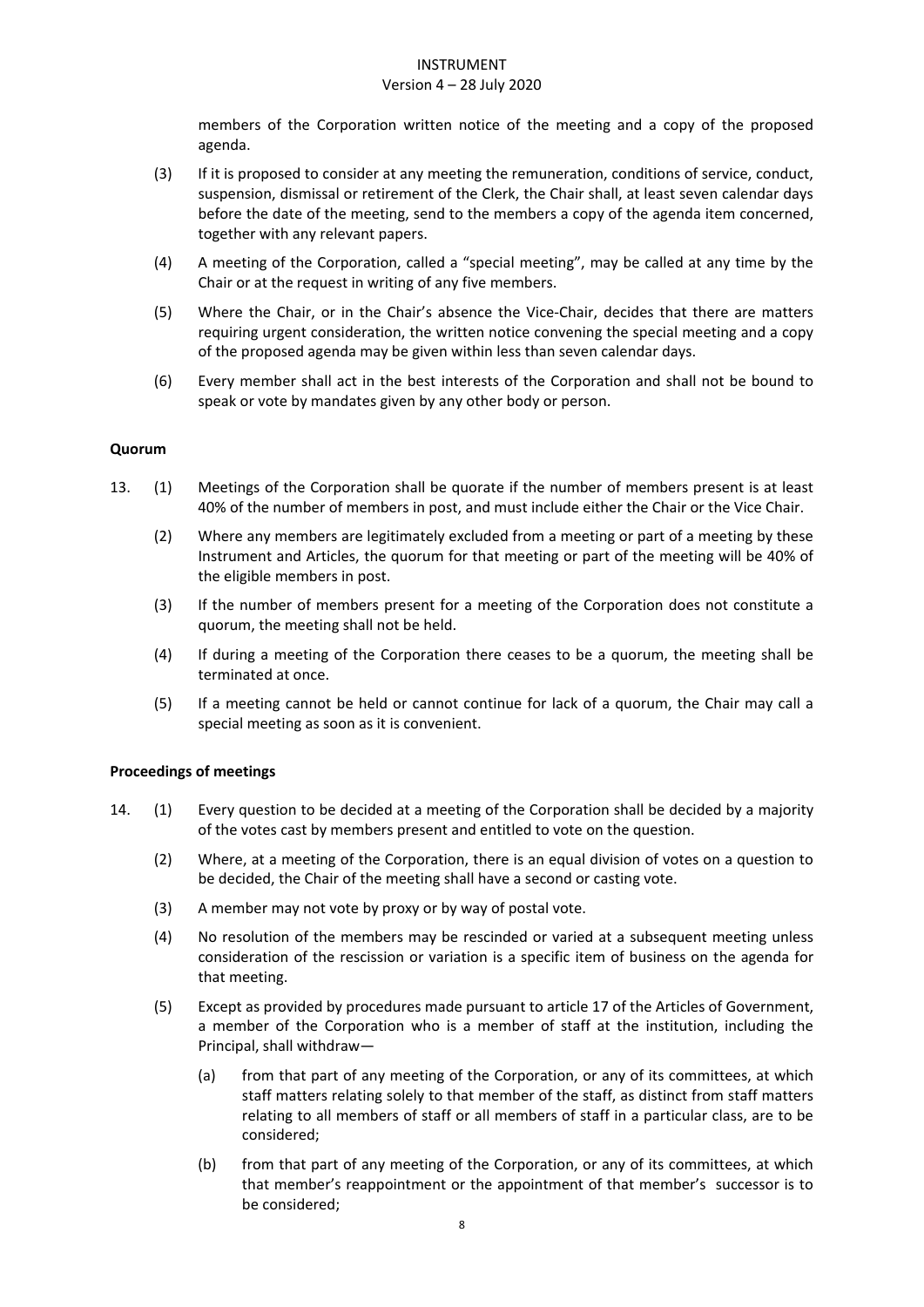#### Version 4 – 28 July 2020

- (c) from that part of any meeting of the Corporation, or any of its committees, at which the matter under consideration concerns the pay or conditions of service of all members of staff, or all members of staff in a particular class, where the member of staff is acting as a representative (whether or not on behalf of a recognised trade union) of all members of staff or the class of staff (as the case may be); and
- (d) if so required by a resolution of the other members present, from that part of any meeting of the Corporation or any of its committees, at which staff matters relating to any member of staff holding a post senior to that member's are to be considered, except those relating to the pay and conditions of all staff or all staff in a particular class.
- (6) A student member who is under the age of 18 shall not vote at a meeting of the Corporation, or any of its committees, on any question concerning any proposal—
	- (a) for the expenditure of money by the Corporation; or
	- (b) under which the Corporation, or any members of the Corporation, would enter into any contract, or would incur any debt or liability, whether immediate, contingent or otherwise.
- (7) Except as provided by rules made under article 19 (3) of the Articles of Government relating to appeals and representations by students in disciplinary cases, a student member shall withdraw from that part of any meeting of the Corporation or any of its committees, at which a student's conduct, suspension or expulsion is to be considered .
- (8) In any case where the Corporation, or any of its committees, is to discuss staff matters relating to a member or prospective member of staff at the institution, a student member shall—
	- (a) take no part in the consideration or discussion of that matter and not vote on any question with respect to it; and
	- (b) where required to do so by a majority of the members, other than student members, of the Corporation or committee present at the meeting, withdraw from the meeting.
- (9) The Clerk—
	- (a) shall withdraw from that part of any meeting of the Corporation, or any of its committees, at which the Clerk's remuneration, conditions of service, conduct, suspension, dismissal or retirement in the capacity of Clerk are to be considered; and
	- (b) where the Clerk is a member of staff at the institution, the Clerk shall withdraw in any case where a member of the Corporation is required to withdraw under paragraph (5).
- (10) If the Clerk withdraws from a meeting, or part of a meeting, of the Corporation under paragraph (9), the Corporation shall appoint a person from among themselves to act as Clerk during this absence.
- (11) If the Clerk withdraws from a meeting, or part of a meeting, of a committee of the Corporation, the Corporation shall appoint a person from among themselves to act as Clerk to the committee during this absence.

# <span id="page-9-0"></span>**Written Resolutions**

15. (1) A resolution in writing agreed by such number of Members as required if it had been proposed at a meeting of the Corporation or of a Committee of the Corporation shall be as effectual as if it had been passed at a meeting duly convened and held, provided that a copy of the proposed resolution has been sent to every member entitled to attend and vote on the matter seven clear days in advance of the date at which the resolution shall be resolved.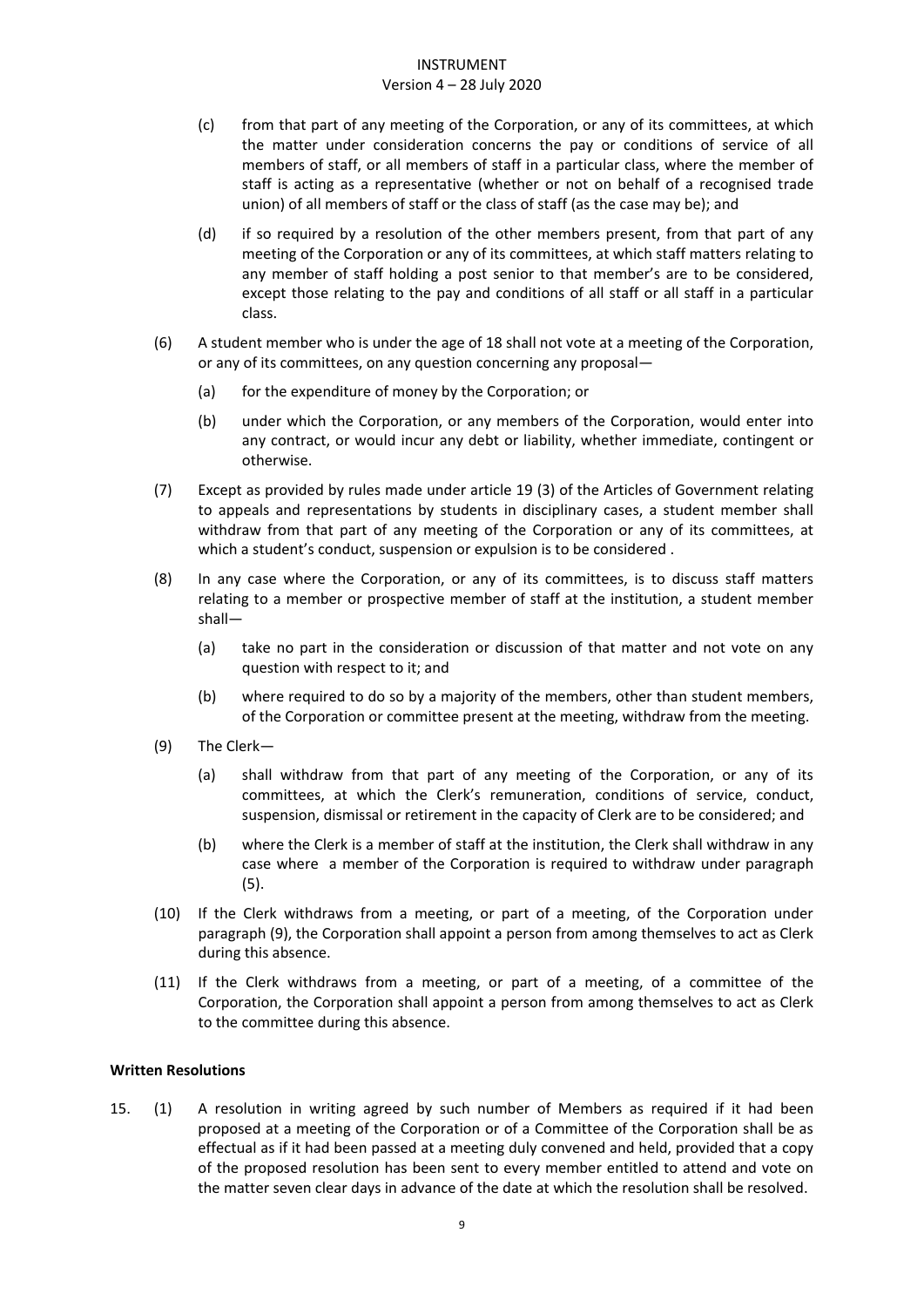# Version 4 – 28 July 2020

(2) The copy of the proposed resolution will be sent to all eligible members in hard copy or electronic form and must be accompanied by a statement informing the member how to signify agreement to the resolution and the date by which the resolution must be passed if it is not to lapse.

# **Minutes**

- 16. (1) Written minutes of every meeting of the Corporation shall be prepared, and, subject to paragraph (2), at every meeting of the Corporation the minutes of the last meeting shall be taken as an agenda item.
	- (2) Paragraph (1) shall not require the minutes of the last meeting to be taken as an agenda item at a special meeting, but where they are not taken, they shall be taken as an agenda item at the next meeting which is not a special meeting.
	- (3) Where minutes of a meeting are taken as an agenda item and agreed to be accurate, those minutes shall be signed as a true record by the Chair of the meeting.
	- (4) Separate minutes shall be taken of those parts of meetings from which staff members, the Principal, student members or the Clerk have withdrawn from a meeting in accordance with clause 14(5), (7), (8) or (9) and such persons shall not be entitled to see the minutes of that part of the meeting or any papers relating to it.

# <span id="page-10-0"></span>**Public access to meetings**

17. The Corporation shall decide any question as to whether a person should be allowed to attend any of its meetings where that person is not a member, the Clerk or the Principal and in making its decision, it shall give consideration to clause 18(2).

# <span id="page-10-1"></span>**Publication of minutes and papers**

- 18. (1) Subject to paragraph (2), the Corporation shall ensure that a copy of—
	- (a) the agenda for every meeting of the Corporation;
	- (b) the draft minutes of every such meeting, if they have been approved by the Chair of the meeting;
	- (c) the signed minutes of every such meeting; and
	- (d) any report, document or other paper considered at any such meeting,

shall as soon as possible be made available during normal office hours at the institution to any person wishing to inspect them.

- (2) There shall be excluded from any item made available for inspection any material relating to—
	- (a) a named person employed at or proposed to be employed at the institution;
	- (b) a named student at, or candidate for admission to, the institution;
	- (c) the Clerk; or
	- (d) any matter which, by reason of its nature, the Corporation is satisfied should be dealt with on a confidential basis.
- (3) The Corporation shall ensure that a copy of the signed minutes of every meeting of the Corporation, under paragraph (1), shall be placed on the institution's website, and shall, despite any rules the Corporation may make regarding the archiving of such material, remain on its website for a minimum period of 12 months.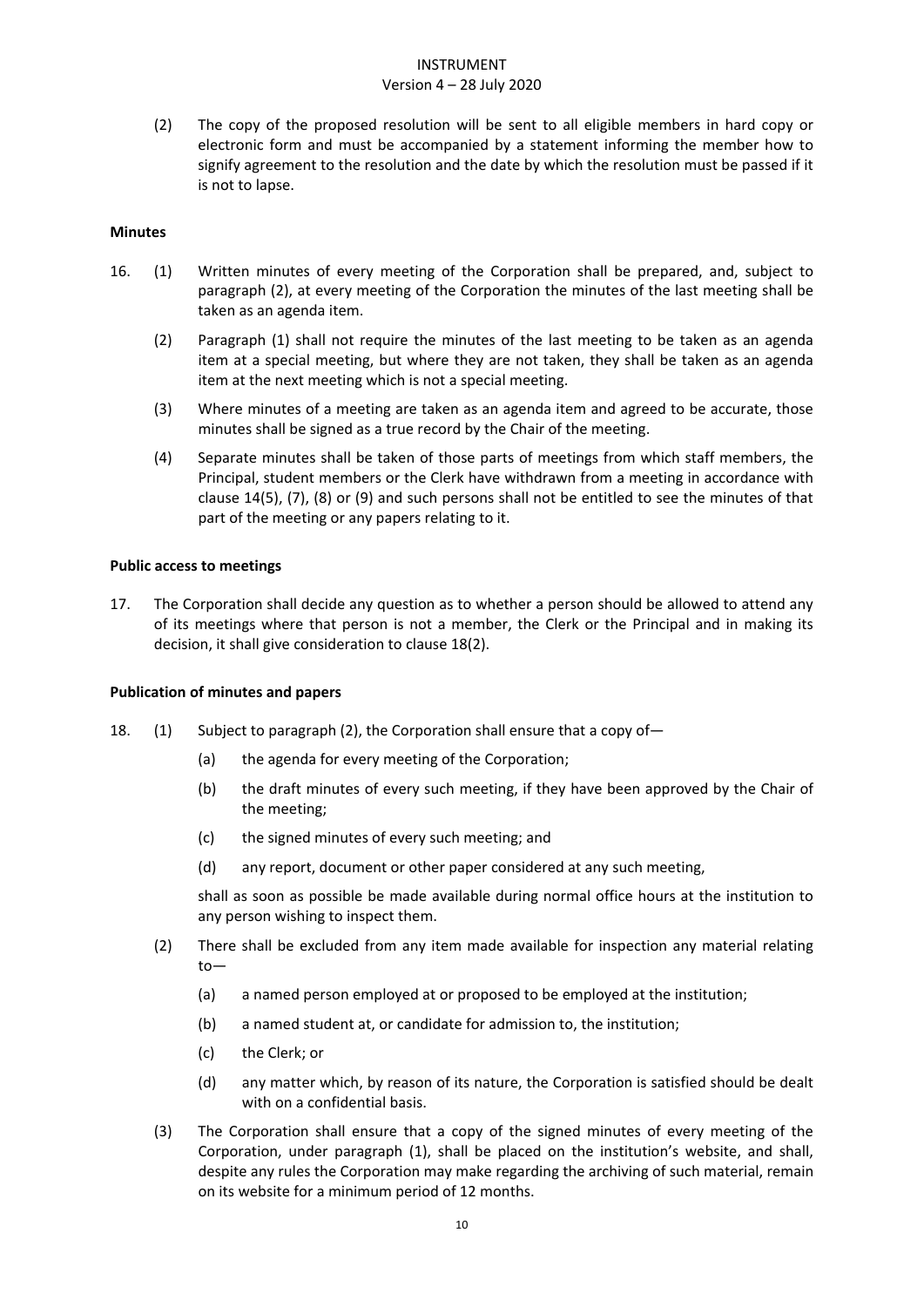# Version 4 – 28 July 2020

(4) The Corporation shall review regularly all material excluded from inspection under paragraph (2)(d) and make any such material available for inspection where it is satisfied that the reason for dealing with the matter on a confidential basis no longer applies, or where it considers that the public interest in disclosure outweighs that reason.

# <span id="page-11-0"></span>**Copies of the Instrument of Government**

19. A copy of this Instrument shall be given free of charge to every member of the Corporation and at a charge not exceeding the cost of copying or free of charge to any other person who so requests a copy, and shall be available for inspection at the institution upon request, during normal office hours, to every member of staff and every student.

# <span id="page-11-1"></span>**Change of name of the Corporation**

20. The Corporation may change its name with the approval of the Secretary of State.

# <span id="page-11-2"></span>**Application of the seal**

- 21. The application of the seal of the Corporation shall be authenticated by-
	- (a) the signature of either the Chair or of some other member authorised either generally or specially by the Corporation to act for that purpose; and
	- (b) the signature of any other member.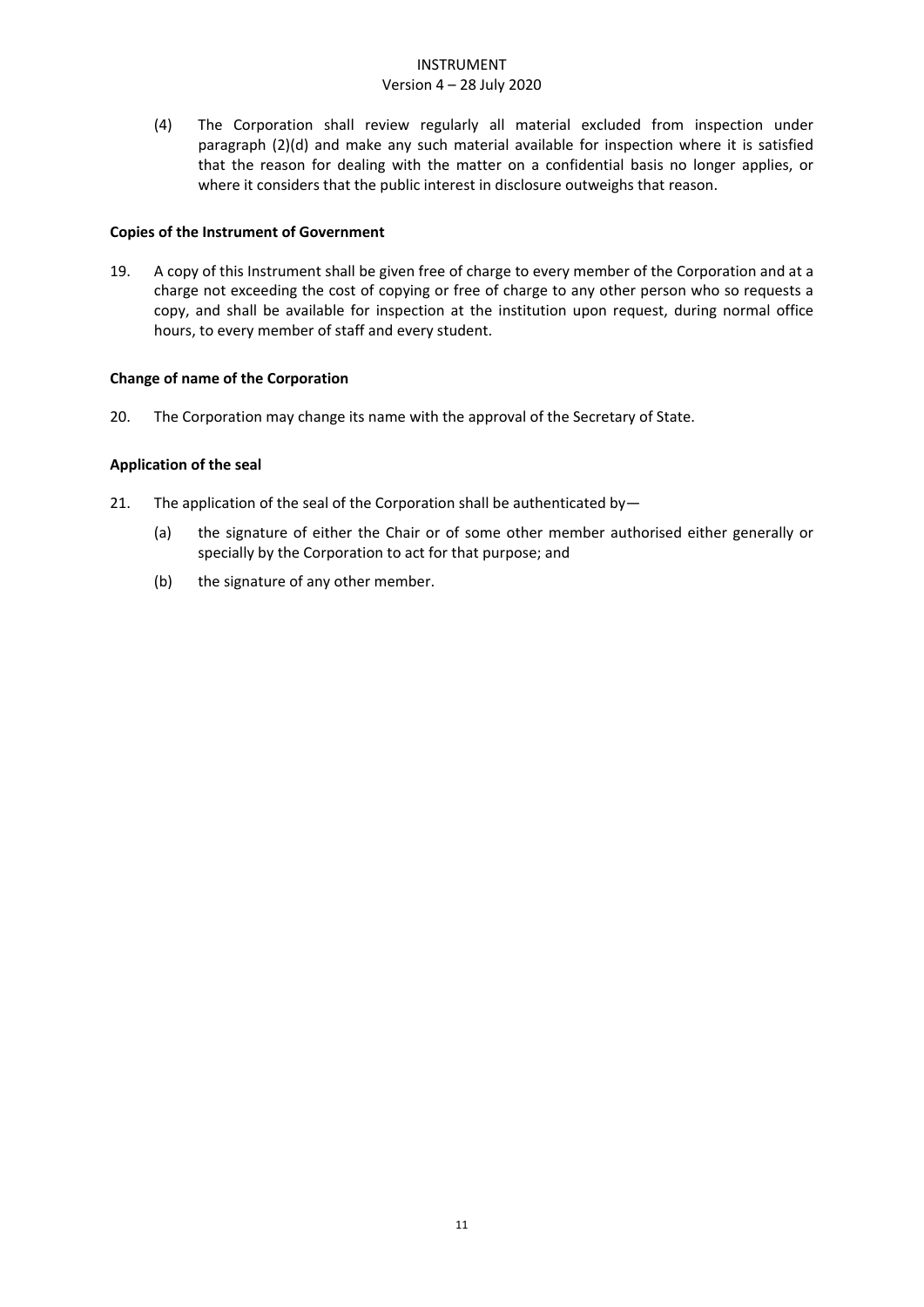#### ARTICLES Version 4 – 28 July 2020

# ARTICLES OF GOVERNMENT

# **CONTENTS**

- 1. [Interpretation of the terms used](#page-12-0)
- 2. [Conduct of the institution](#page-13-0)
- 3. [Responsibilities of the Corporation, the Principal and the Clerk](#page-13-1)
- 4. [The establishment of committees and delegation of functions generally](#page-14-0)
- 5. [The search committee](#page-14-1)
- 6. [The audit committee](#page-14-2)
- 7. [Composition of committees](#page-14-3)
- 8. [Access to committees by non-members and publication of minutes](#page-15-0)
- 9.,10., 1[1. 12 Delegable and non-delegable functions](#page-15-1)
- 13, 14. [Appointment and promotion of staff](#page-15-2)
- 15. [Rules relating to the conduct of staff](#page-16-0)
- 16. [Academic freedom](#page-16-1)
- 17. [Grievance, suspension and disciplinary procedures](#page-16-2)
- 18. [Suspension and dismissal of the Clerk](#page-16-3)
- 19. [Students](#page-17-0)
- 20. [Financial matters](#page-17-1)
- 21. Co- [operation with the](#page-17-2) Funding Body's auditor
- 22. [Internal audit](#page-17-3)
- 23. [Accounts and audit of accounts](#page-17-4)
- 24. [Rules and bye-laws](#page-18-0)
- 25. [Copies of Articles of Government and rules and bye-laws](#page-18-1)
- 26. Modification or replacement of the Instrument and Articles of Government
- <span id="page-12-0"></span>27. Dissolution of the Corporation

# **Interpretation of the terms used**

- 1. In these Articles of Government—
	- (a) any reference to "the Principal" shall include a person acting as Principal;
	- (b) "the Articles" means these Articles of Government;
	- (c) "Chair" and "Vice-Chair" mean respectively the Chair and Vice-Chair of the Corporation appointed under clause 6 of the Instrument of Government;
	- (d) "the Clerk" has the same meaning as in the Instrument of Government;
	- (e) "the Corporation" has the same meaning as in the Instrument of Government;
	- (f) "the Funding Body" means the Education and Skills Funding Agency;
	- (g) "independent member", "staff member" and "student member" have the same meanings as in the Instrument of Government;
	- (h) "the Secretary of State" means the Secretary of State for Education;
	- (i) "senior post" means the post of Principal and such other senior posts as the Corporation may decide for the purposes of these Articles;
	- (j) "the staff" means all the staff who have a contract of employment with the institution;
	- (k) "the students' union" has the same meaning as in the Instrument of Government.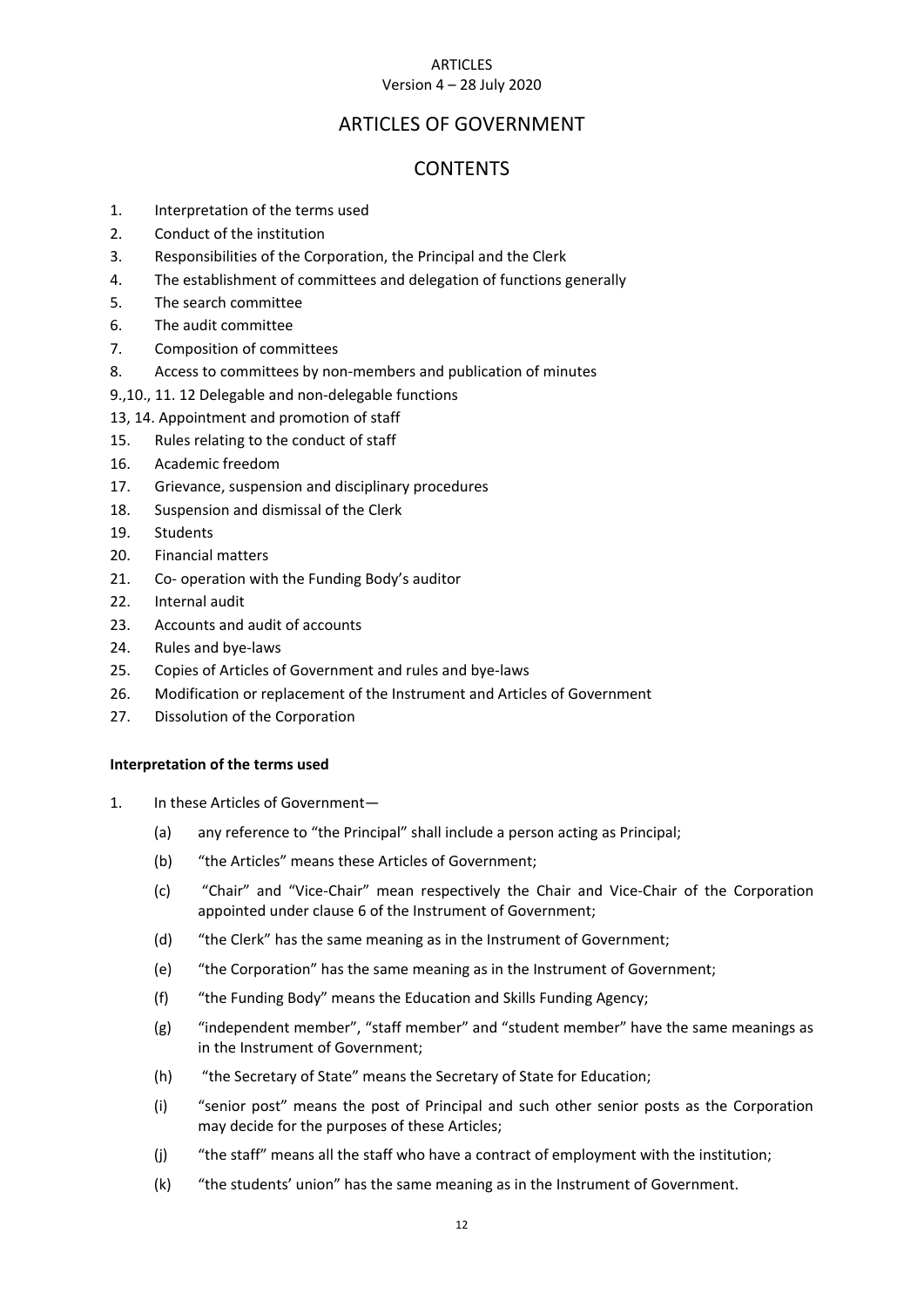#### **ARTICLES** Version 4 – 28 July 2020

### <span id="page-13-0"></span>**Conduct of the institution**

2. The institution shall be conducted in accordance with the provisions of the Instrument of Government, these Articles, any rules or bye-laws made under these Articles and any trust deed regulating the institution.

### <span id="page-13-1"></span>**Responsibilities of the Corporation, the Principal and the Clerk**

- 3. (1) The Corporation shall be responsible for the following functions—
	- (a) the determination and periodic review of the educational character and mission of the institution and the oversight of its activities;
	- (b) publishing arrangements for obtaining the views of staff and students on the determination and periodic review of the educational character and mission of the institution and the oversight of its activities;
	- (c) approving the quality strategy of the institution;
	- (d) the effective and efficient use of resources, the solvency of the institution and the Corporation and safeguarding their assets;
	- (e) approving annual estimates of income and expenditure;
	- (f) the appointment, grading, suspension, dismissal and determination of the pay and conditions of service of the holders of senior posts and the Clerk, including, where the Clerk is, or is to be appointed as, a member of staff, the Clerk's appointment, grading, suspension, dismissal and determination of pay in the capacity of a member of staff; and
	- (g) setting a framework for the pay and conditions of service of all other staff.
	- (2) Subject to the responsibilities of the Corporation, the Principal shall be the Chief Executive of the institution, and shall be responsible for the following functions-
		- (a) making proposals to the Corporation about the educational character and mission of the institution and implementing the decisions of the Corporation;
		- (b) the determination of the institution's academic and other activities;
		- (c) preparing annual estimates of income and expenditure for consideration and approval by the Corporation, and the management of budget and resources within the estimates approved by the Corporation;
		- (d) the organisation, direction and management of the institution and leadership of the staff;
		- (e) the appointment, assignment, grading, appraisal, suspension, dismissal and determination, within the framework set by the Corporation, of the pay and conditions of service of staff, other than the holders of senior posts or the Clerk, where the Clerk is also a member of the staff; and
		- (f) maintaining student discipline and, within the rules and procedures provided for within these Articles, suspending or expelling students on disciplinary grounds or expelling students for academic reasons.
	- (3) The Clerk shall be responsible for the following functions:
		- (a) advising the Corporation with regard to the operation of its powers;
		- (b) advising the Corporation with regard to procedural matters;
		- (c) advising the Corporation with regard to the conduct of its business; and
		- (d) advising the Corporation with regard to matters of governance practice.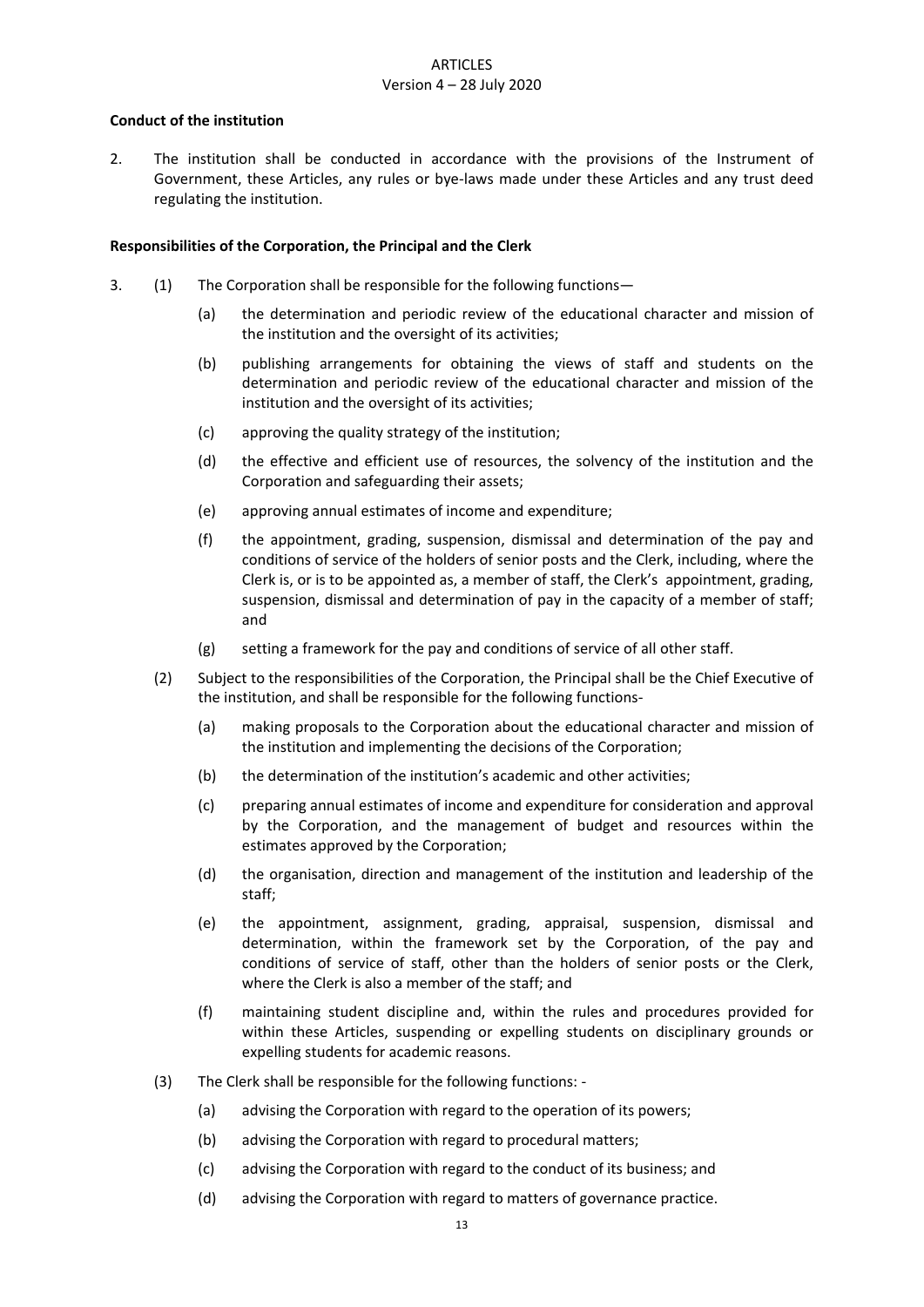# **ARTICLES**

#### Version 4 – 28 July 2020

## <span id="page-14-0"></span>**The establishment of committees and delegation of functions generally**

- 4. (1) The Corporation may establish committees for any purpose or function, other than those assigned in these Articles to the Principal or Clerk and may delegate powers to-
	- (a) such committees;
	- (b) the Chair, or in the Chair's absence, the Vice-Chair; or
	- (c) the Principal.
	- (2) The number of members of a committee and the terms on which they are to hold and to vacate office, shall be decided by the Corporation.
	- (3) The Corporation may also establish committees under collaboration arrangements made with other further education institutions or maintained schools (or with both), and such joint committees shall be subject to any regulations made under section 166 of the Education and Inspections Act 2006(**3**) governing such arrangements.

# <span id="page-14-1"></span>**The search committee**

- 5. (1) The Corporation shall establish a committee, to be known as the "search committee", to advise on—
	- (a) the appointment of members (other than as a staff or student member); and
	- (b) such other matters relating to membership and appointments as the Corporation may ask it to.
	- (2) The Corporation shall not appoint any person as a member (other than as a staff or student member) without first consulting and considering the advice of the search committee.
	- (3) The Corporation may make rules specifying the way in which the search committee is to be conducted. A copy of these rules, together with the search committee's terms of reference and its advice to the Corporation, other than any advice which the Corporation is satisfied should be dealt with on a confidential basis, shall be published on the institution's website and shall be made available for inspection at the institution by any person during normal office hours.
	- (4) The Corporation shall review regularly all material excluded from inspection under paragraph (3) and shall make any such material available for inspection where it is satisfied that the reason for dealing with the matter on a confidential basis no longer applies, or where it considers that the public interest in disclosure outweighs that reason.

# <span id="page-14-2"></span>**The audit committee**

- 6. (1) The Corporation shall establish a committee, to be known as the "audit committee", to advise on matters relating to the Corporation's audit arrangements and systems of internal control.
	- (2) The audit committee shall consist of at least three persons and may include members of staff at the institution with the exception of those in senior posts, and shall operate in accordance with any requirements of the Funding Body.

# <span id="page-14-3"></span>**Composition of committees**

7. Any committee established by the Corporation, other than the committee referred to in article 11, may include persons who are not members of the Corporation.

-

<sup>(</sup>**3**) 2006 c. 40.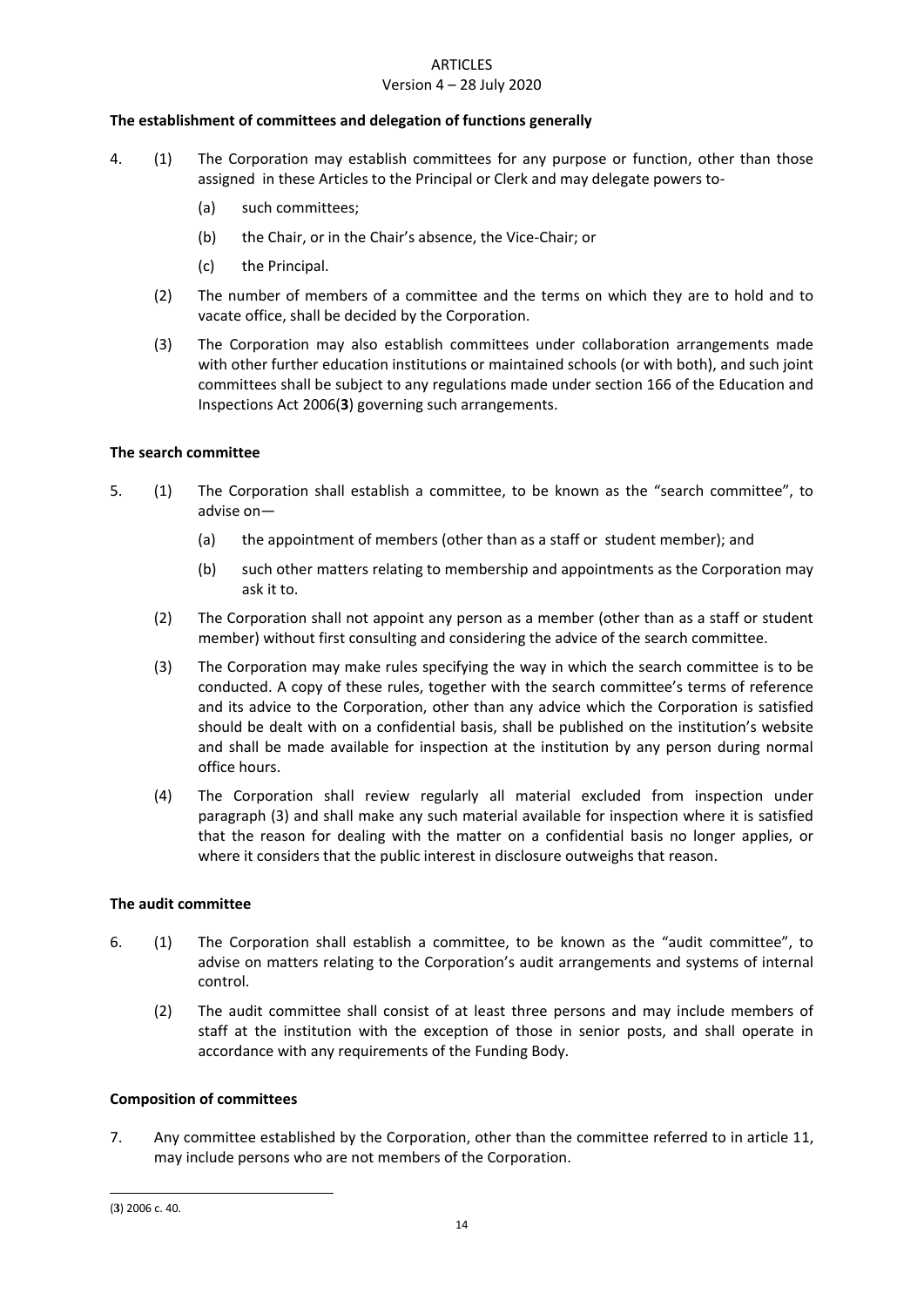# **ARTICLES** Version 4 – 28 July 2020

#### <span id="page-15-0"></span>**Access to committees by non-members and publication of minutes**

- 8. The Corporation shall ensure that:—
	- (a) a written statement of its policy regarding attendance at committee meetings by persons who are not committee members; and
	- (b) the minutes of committee meetings, if they have been approved by the Committee,

are published on the institution's website and made available for inspection at the institution by any person, during normal office hours.

#### <span id="page-15-1"></span>**Delegable and non-delegable functions**

- 9. The Corporation shall not delegate the following functions-
	- (a) the determination of the educational character and mission of the institution;
	- (b) the approval of the annual estimates of income and expenditure;
	- (c) the responsibility for ensuring the solvency of the institution and the Corporation and for safeguarding their assets;
	- (d) the appointment of the Principal
	- (e) the modification or revocation of the Instrument and Articles of Government.
- 10. The Corporation may not delegate
	- (a) the appointment of the holder of a senior post;
	- (b) the appointment of the Clerk, (including, where the Clerk is, or is to be, appointed as a member of staff the Clerk's appointment in the capacity of a member of staff);

other than to an appointment panel comprising members of the Corporation.

- 11. (1) The Corporation may not delegate
	- (a) the consideration of the case for dismissal, and
	- (b) the power to determine an appeal in connection with the dismissal

of the Principal, the Clerk or the holder of a senior post, other than to a committee of members of the Corporation.

- (2) The Corporation shall make rules specifying the way in which a committee having functions under paragraph (1) shall be established and conducted.
- 12. The Principal may delegate functions to the holder of any other senior post other than-
	- (a) the management of budget and resources; and
	- (b) any functions that have been delegated to the Principal by the Corporation.

#### <span id="page-15-2"></span>**Appointment and promotion of staff**

- 13. (1) Where there is a vacancy or expected vacancy in a senior post, the Corporation shall determine an appropriate and legal process for filling the vacancy.
	- (2) The Prinincipal shall be a member of the appointment panel where the vacancy is for any other senior post.
	- (3) Where there is a vacancy in a senior post or where the holder of a senior post is temporarily absent, until that post is filled or the absent post holder returns, a member of staff-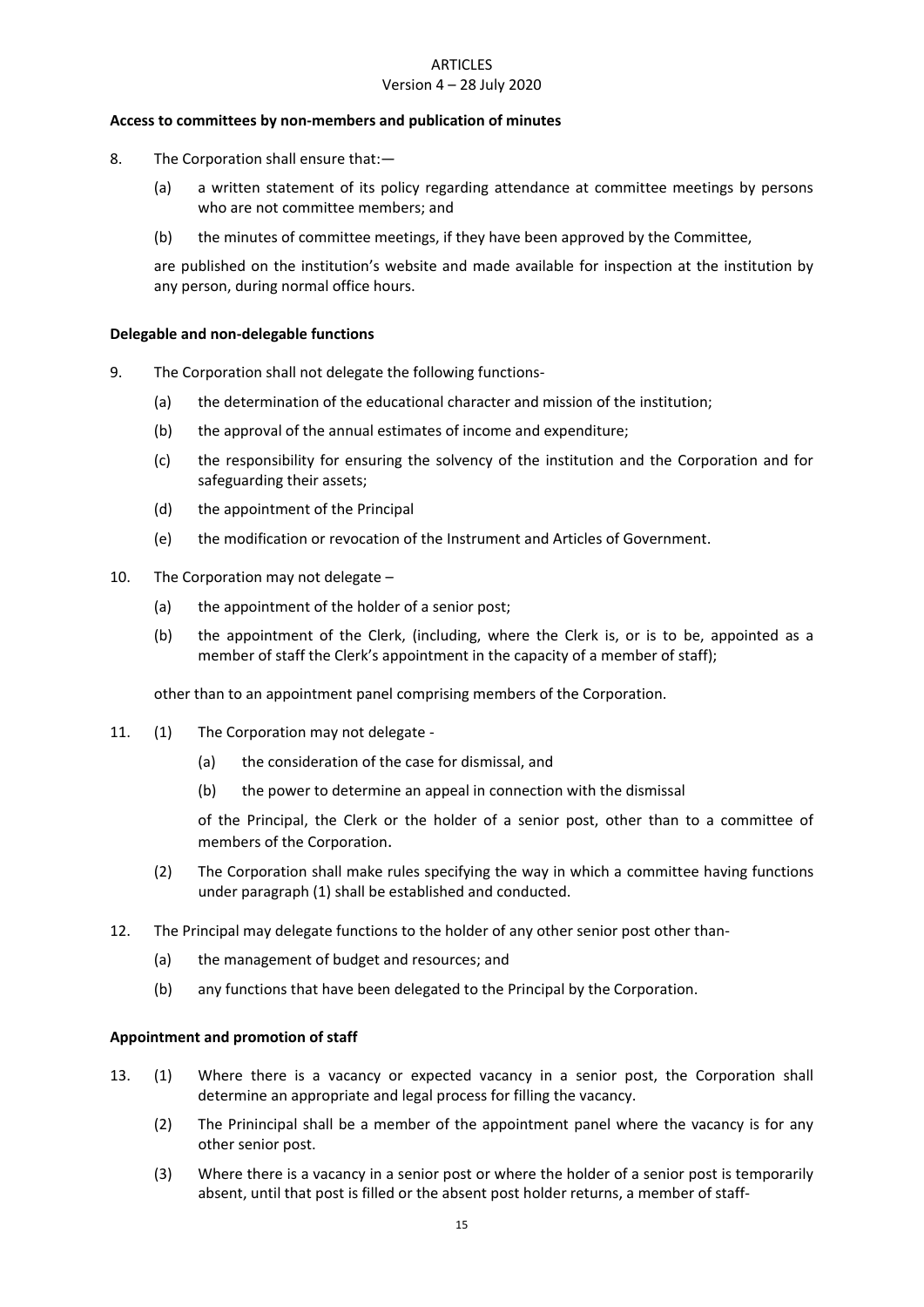#### **ARTICLES**

# Version 4 – 28 July 2020

- (a) may be required to act as Principal or in the place of any other senior post holder; and
- (b) if so required, shall have all the duties and responsibilities of the Principal or such other senior post holder during the period of the vacancy or temporary absence.
- 14. The Principal shall have responsibility for selecting for appointment all members of staff other than-
	- (a) senior post holders; and
	- (b) where the Clerk is also to be appointed as a member of staff, the Clerk in the role of a member of staff.

### <span id="page-16-0"></span>**Rules relating to the conduct of staff**

15. After consultation with the staff, the Corporation shall make rules relating to their conduct.

#### <span id="page-16-1"></span>**Academic freedom**

16. In making rules under article 15, the Corporation shall have regard to the need to ensure that academic staff at the institution have freedom within the law to question and test received wisdom, and to put forward new ideas and controversial or unpopular opinions, without putting themselves at risk of losing their jobs or any privileges which they may enjoy at the institution.

### <span id="page-16-2"></span>**Grievance, suspension and disciplinary procedures**

- 17. (1) After consultation with staff, the Corporation shall make rules setting out
	- (a) grievance procedures for all staff;
	- (b) procedures for the suspension of all staff; and
	- (c) disciplinary and dismissal procedures for
		- (i) senior post-holders, and
		- (ii) staff other than senior post-holders
	- (d) and such procedures shall be subject to the provisions of articles  $3(1)(f)$ ,  $3(2)(e)$ ,  $9(d)$ , 10, 11(1) and 18.
	- (2) Any rules made under paragraph (1)(b) shall include provision that where a person has been suspended without pay, any appeal against such suspension shall be heard and action taken in a timely manner.
	- (3) Any rules made under paragraph  $(1)(c)(i)$  shall include provision that where the Corporation considers that it may be appropriate to dismiss a person, a preliminary investigation shall be conducted to examine and determine the case for dismissal.

#### <span id="page-16-3"></span>**Suspension and dismissal of the Clerk**

- 18. (1) Where the Clerk is also a member of staff at the institution, the Clerk is to be treated as a senior post holder for the purposes of article 17(c).
	- (2) Where the Clerk is suspended or dismissed under article 17, that suspension or dismissal shall not affect the position of the Clerk in the separate role of Clerk to the Corporation.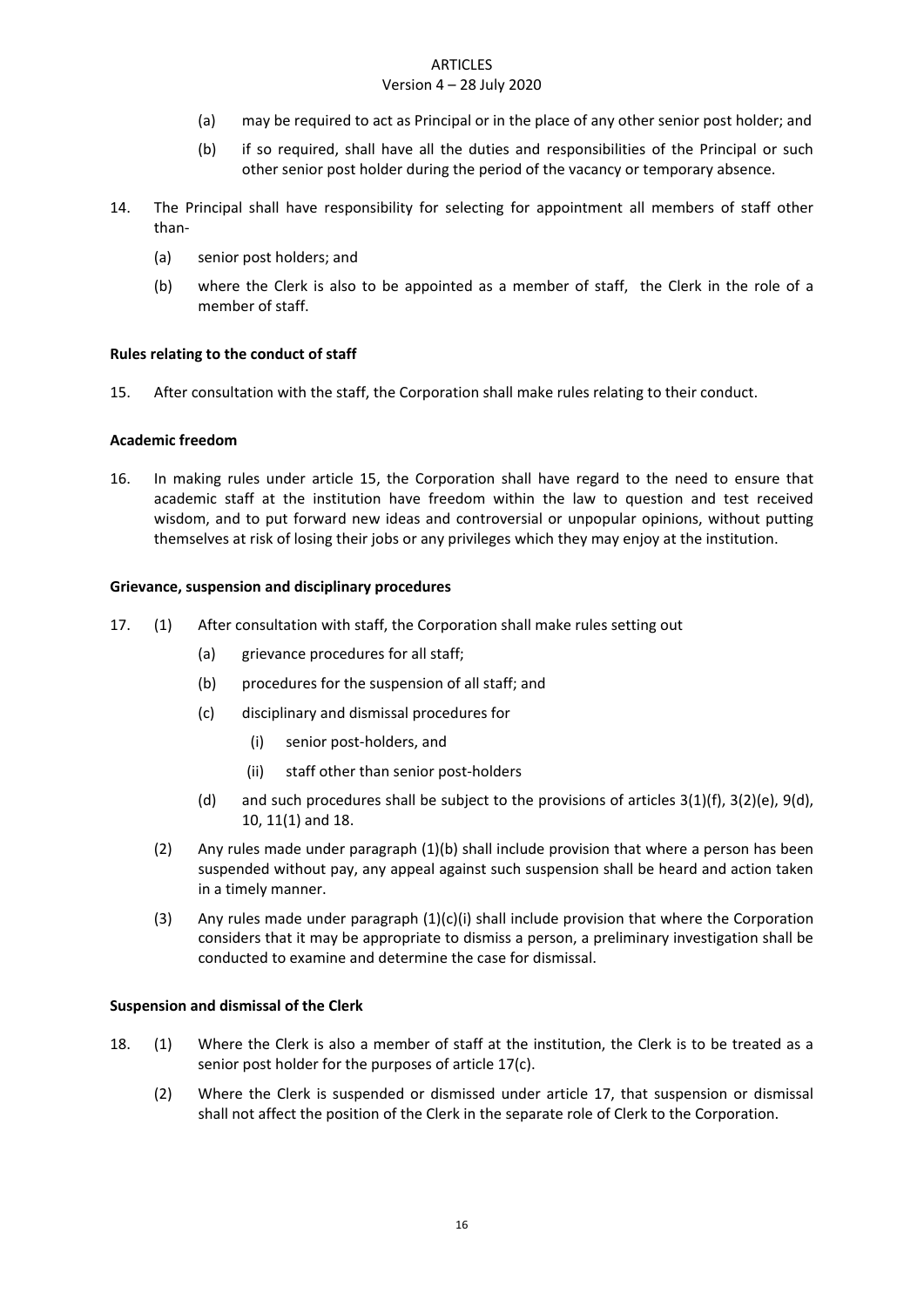# <span id="page-17-0"></span>**Students**

- 19. (1) Any students' union shall conduct and manage its own affairs and funds in accordance with a constitution approved by the Corporation and no amendment to, or rescission of, that constitution, in part or in whole, shall be valid unless approved by the Corporation.
	- (2) The students' union shall present audited accounts annually to the Corporation.
	- (3) After consultation with representatives of the students, the Corporation shall make rules concerning the conduct of students, including procedures for their suspension and expulsion (including expulsion for an unsatisfactory standard of work or other academic reason).

### <span id="page-17-1"></span>**Financial matters**

20. The Corporation shall set the policy by which the tuition and other fees payable to it are determined, subject to any terms and conditions attached to grants, loans or other payments paid or made by the Funding Body.

### <span id="page-17-2"></span>**Co- operation with the Funding Body's auditor**

21. The Corporation shall co-operate with any person who has been authorised by the Funding Body to audit any returns of numbers of students or claims for financial assistance and shall give any such person access to any documents or records held by the Corporation, including computer records.

#### <span id="page-17-3"></span>**Internal audit**

- 22. (1) The Corporation shall, at such times as it considers appropriate, examine and evaluate its systems of internal financial and other control to ensure that they contribute to the proper, economic, efficient and effective use of the Corporation's resources.
	- (2) The Corporation may arrange for the examination and evaluation mentioned in paragraph (1) to be carried out on its behalf by internal auditors.
	- (3) The Corporation shall not appoint persons as internal auditors to carry out the activities referred to in paragraph (1) if those persons are already appointed as external auditors under article 22.

#### <span id="page-17-4"></span>**Accounts and audit of accounts**

- 23. (1) The Corporation shall
	- (a) keep proper accounts and proper records in relation to the accounts; and
	- (b) prepare a statement of accounts for each financial year of the Corporation.
	- (2) The statement shall—
		- (a) give a true and fair account of the state of the Corporation's affairs at the end of the financial year and of its income and expenditure in the financial year; and
		- (b) comply with any directions given by the Funding Body as to the information to be contained in it, the manner in which the information is to be presented, the methods and principles according to which it is to be prepared and the time and manner of publication.
	- (3) The accounts and the statement of accounts shall be audited by external auditors appointed by the Corporation in respect of each financial year.
	- (4) The Corporation shall not appoint persons as external auditors in respect of any financial year if those persons are already appointed as internal auditors under article 22.